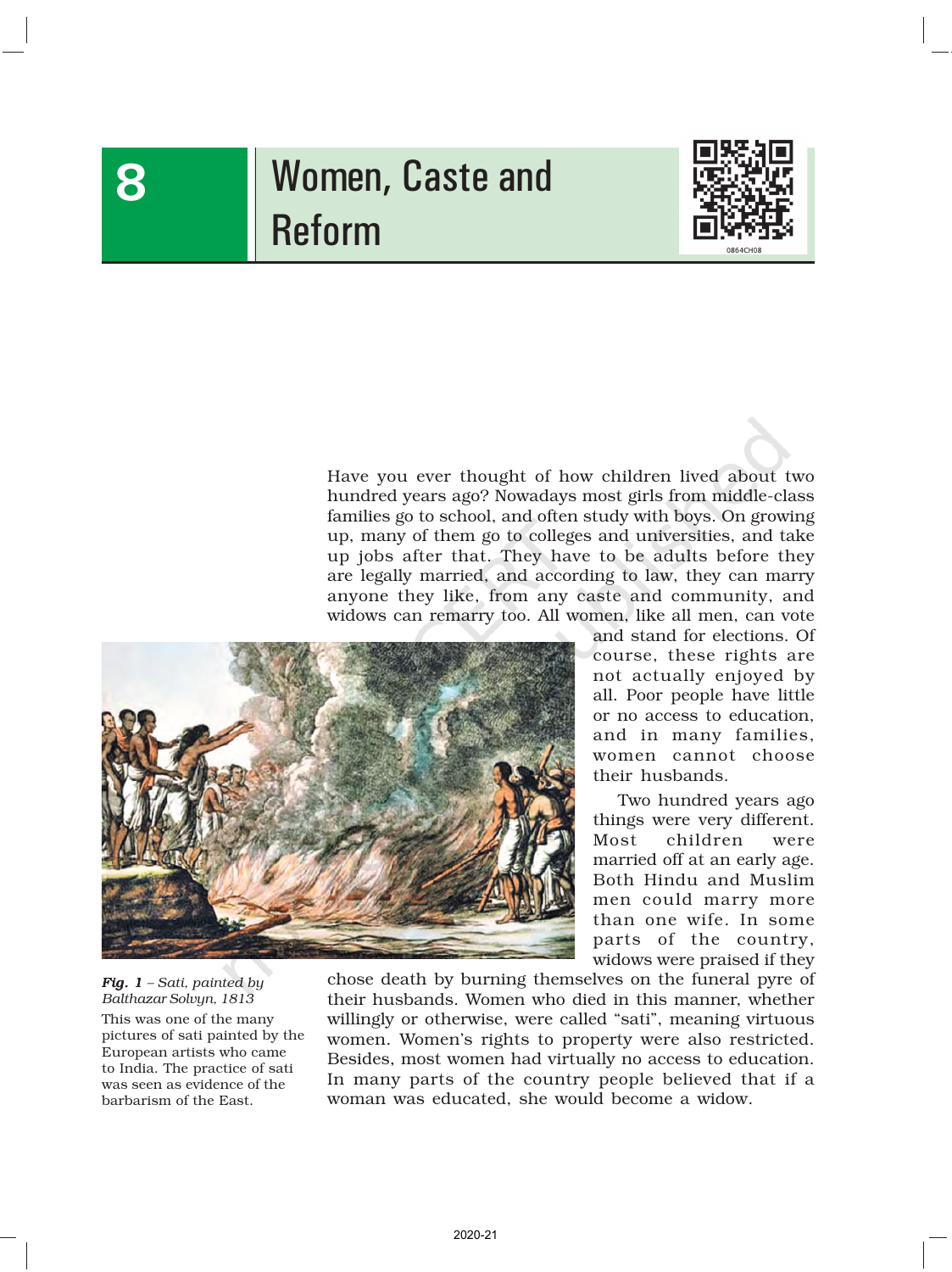Differences between men and women were not the only ones in society. In most regions, people were divided along lines of caste. Brahmans and Kshatriyas considered themselves as "upper castes". Others, such as traders and moneylenders (often referred to as Vaishyas) were placed after them. Then came peasants, and artisans such as weavers and potters (referred to as Shudras). At the lowest rung were those who laboured to keep cities and villages clean or worked at jobs that upper castes considered "polluting", that is, it could lead to the loss of caste status. The upper castes also treated many of these groups at the bottom as "untouchable". They were not allowed to enter temples, draw water from the wells used by the upper castes, or bathe in ponds where upper castes bathed. They were seen as inferior human beings.

Over the nineteenth and twentieth centuries, many of these norms and perceptions slowly changed. Let us see how this happened.

## Working Towards Change

From the early nineteenth century, we find debates and discussions about social customs and practices taking on a new character. One important reason for this was the development of new forms of communication. For the first time, books, newspapers, magazines, leaflets and pamphlets were printed. These were far cheaper and far more accessible than the manuscripts that you have read about in Class VII. Therefore ordinary people could read these, and many of them could also write and express their ideas in their own languages. All kinds of issues – social, political, economic and religious – could now be debated and discussed by men (and sometimes by women as well) in the new cities. The discussions could reach out to a wider public, and could become linked to movements for social change.

These debates were often initiated by Indian reformers and reform groups. One such reformer was Raja Rammohun Roy (1772-1833). He founded a reform association known as the Brahmo Sabha (later known as the Brahmo Samaj) in Calcutta. People such as Rammohun Roy are described as reformers because they felt that changes were necessary in society, and unjust practices needed to be done away with. They thought that the best way to ensure such changes was by persuading people to give up old practices and adopt a new way of life.

#### **Activity**  $\overline{\blacktriangleright}$

Can you think of the ways in which social customs and practices were discussed in the pre-printing age when books, newspapers and pamphlets were not readily available?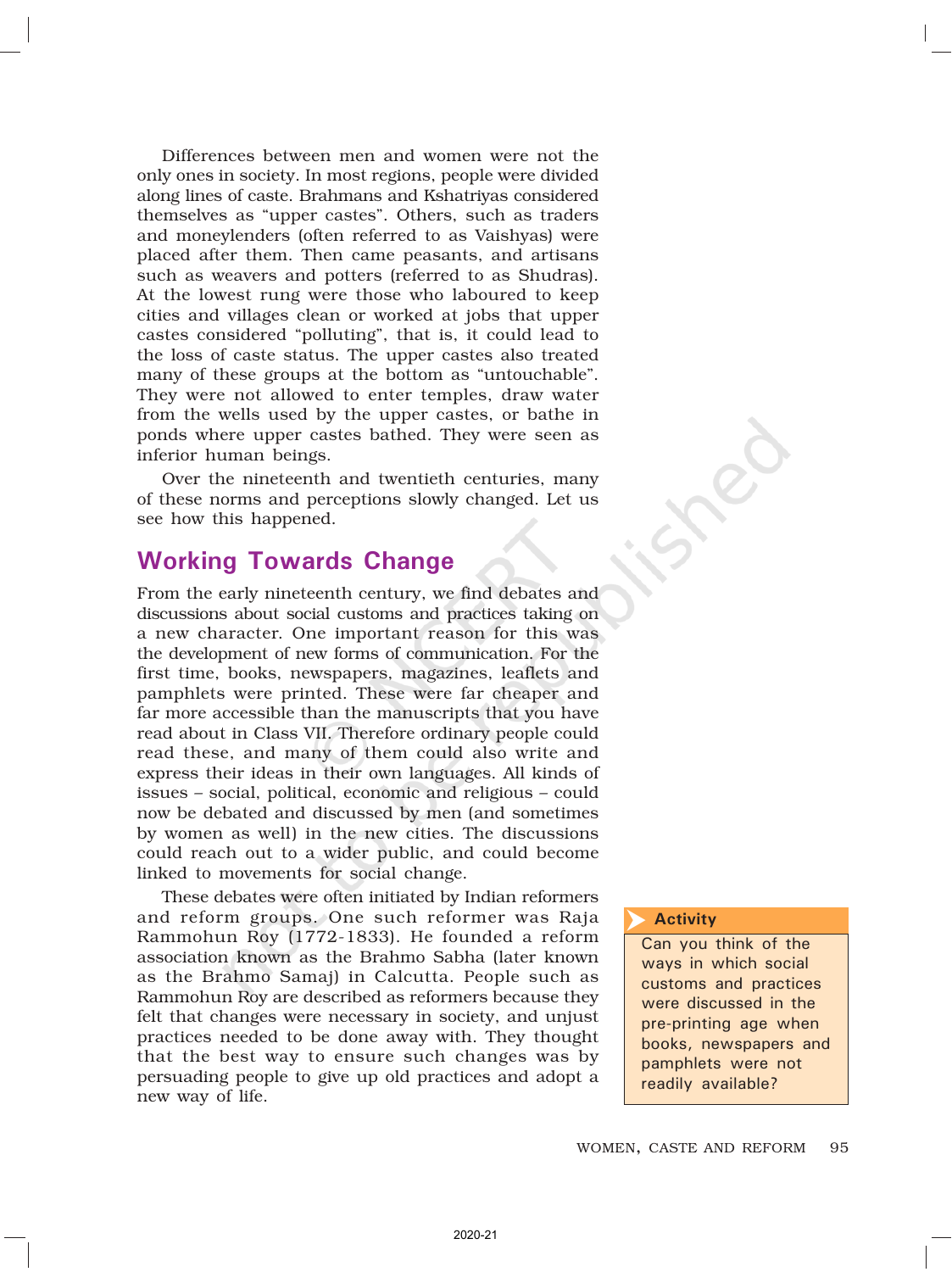

*Fig. 2 – Raja Rammohun Roy, painted by Rembrandt Peale, 1833*

Rammohun Roy was keen to spread the knowledge of Western education in the country and bring about greater freedom and equality for women. He wrote about the way women were forced to bear the burden of domestic work, confined to the home and the kitchen, and not allowed to move out and become educated.

### Changing the lives of widows

Rammohun Roy was particularly moved by the problems widows faced in their lives. He began a campaign against the practice of sati.

Rammohun Roy was well versed in Sanskrit, Persian and several other Indian and Europeon languages. He tried to show through his writings that the practice of widow burning had no sanction in ancient texts. By the early nineteenth century, as you have read in Chapter 7, many British officials had also begun to criticise Indian traditions and customs. They were therefore more than willing to listen to Rammohun who was reputed to be a learned man. In 1829, sati was banned.

The strategy adopted by Rammohun was used by later reformers as well. Whenever they wished to challenge a practice that seemed harmful, they tried to find a verse or sentence in the ancient sacred texts that supported their point of view. They then suggested that the practice as it existed at present was against early tradition.



*Fig. 3 – Hook swinging festival*

In this popular festival, devotees underwent a peculiar form of suffering as part of ritual worship. With hooks pierced through their skin they swung themselves on a wheel. In the early nineteenth century, when European officials began criticising Indian customs and rituals as barbaric, this was one of the rituals that came under attack.

96 OUR PASTS – III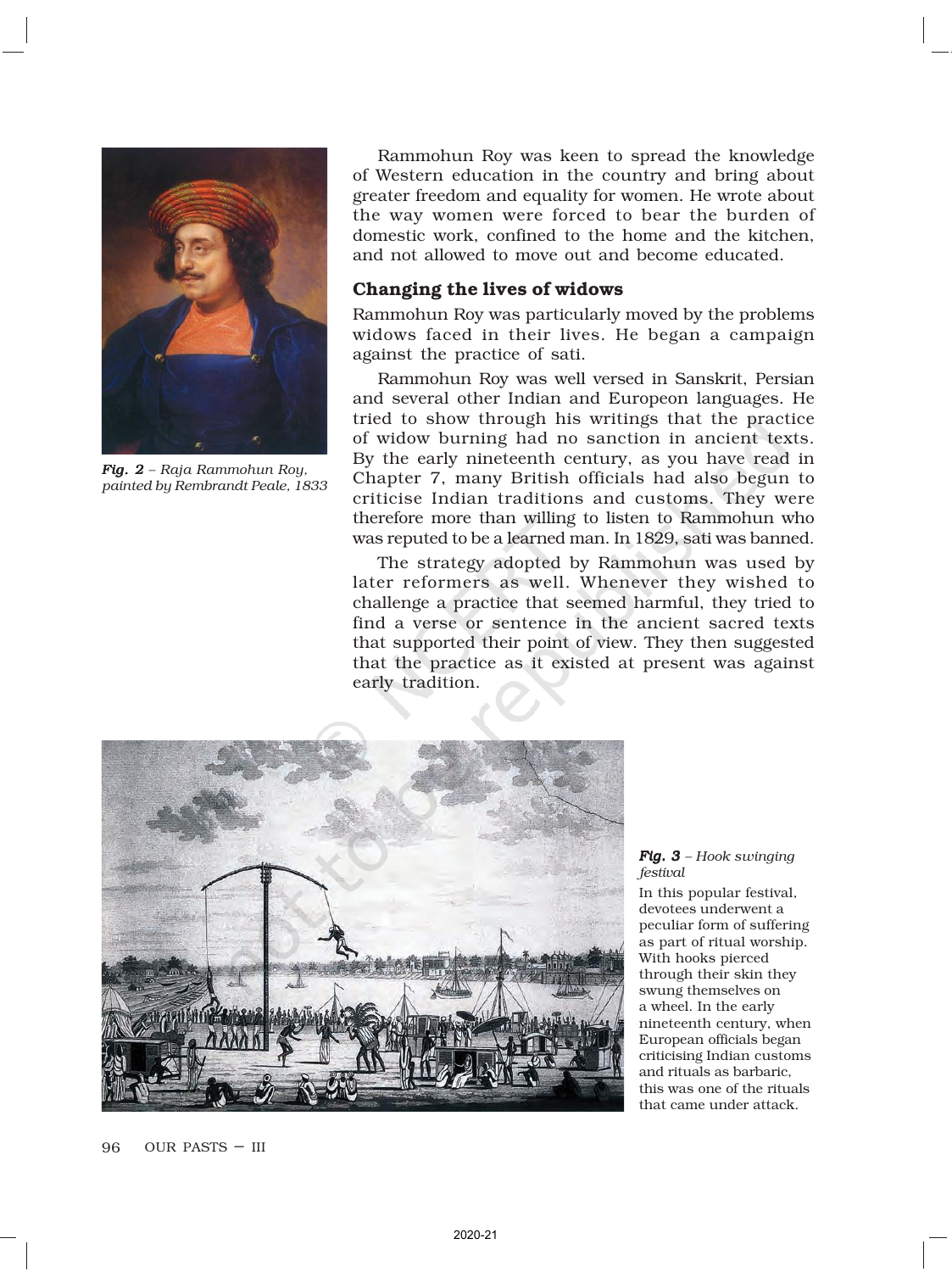#### Source 1

## "We first tie them down to the pile"

Rammohun Roy published many pamphlets to spread his ideas. Some of these were written as a dialogue between the advocate and critic of a traditional practice. Here is one such dialogue on sati:

### ADVOCATE OF SATI:

Women are by nature of inferior understanding, without resolution, unworthy of trust … Many of them, on the death of their husbands, become desirous of accompanying them; but to remove every chance of their trying to escape from the blazing fire, in burning them we first tie them down to the pile.

### OPPONENT OF SATI:

TAX CONSTRUCTION AND CONSTRUCTION TO A

When did you ever afford them a fair opportunity of exhibiting their natural capacity? How then can you accuse them of want of understanding? If, after instruction in knowledge and wisdom, a person cannot comprehend or retain what has been taught him, we may consider him as deficient; but if you do not educate women how can you see them as inferior.

#### Activity  $\overline{\blacktriangleright}$

This argument was taking place more than 175 years ago. Write down the different arguments you may have heard around you on the worth of women. In what ways have the views changed?

For instance, one of the most famous reformers, Ishwarchandra Vidyasagar, used the ancient texts to suggest that widows could remarry. His suggestion was adopted by British officials, and a law was passed in 1856 permitting widow remarriage. Those who were against the remarriage of widows opposed Vidyasagar, and even boycotted him.

By the second half of the nineteenth century, the movement in favour of widow remarriage spread to other parts of the country. In the Telugu-speaking areas of the Madras Presidency, Veerasalingam Pantulu formed an association for widow remarriage. Around the same time young intellectuals and reformers in Bombay pledged themselves to working for the same cause. In the north, Swami Dayanand Saraswati, who founded the reform association called Arya Samaj, also supported widow remarriage.

Yet, the number of widows who actually remarried remained low. Those who married were not easily accepted in society and conservative groups continued to oppose the new law.



*Saraswati* Dayanand founded the Arya Samaj in 1875, an organisation that attempted to reform Hinduism.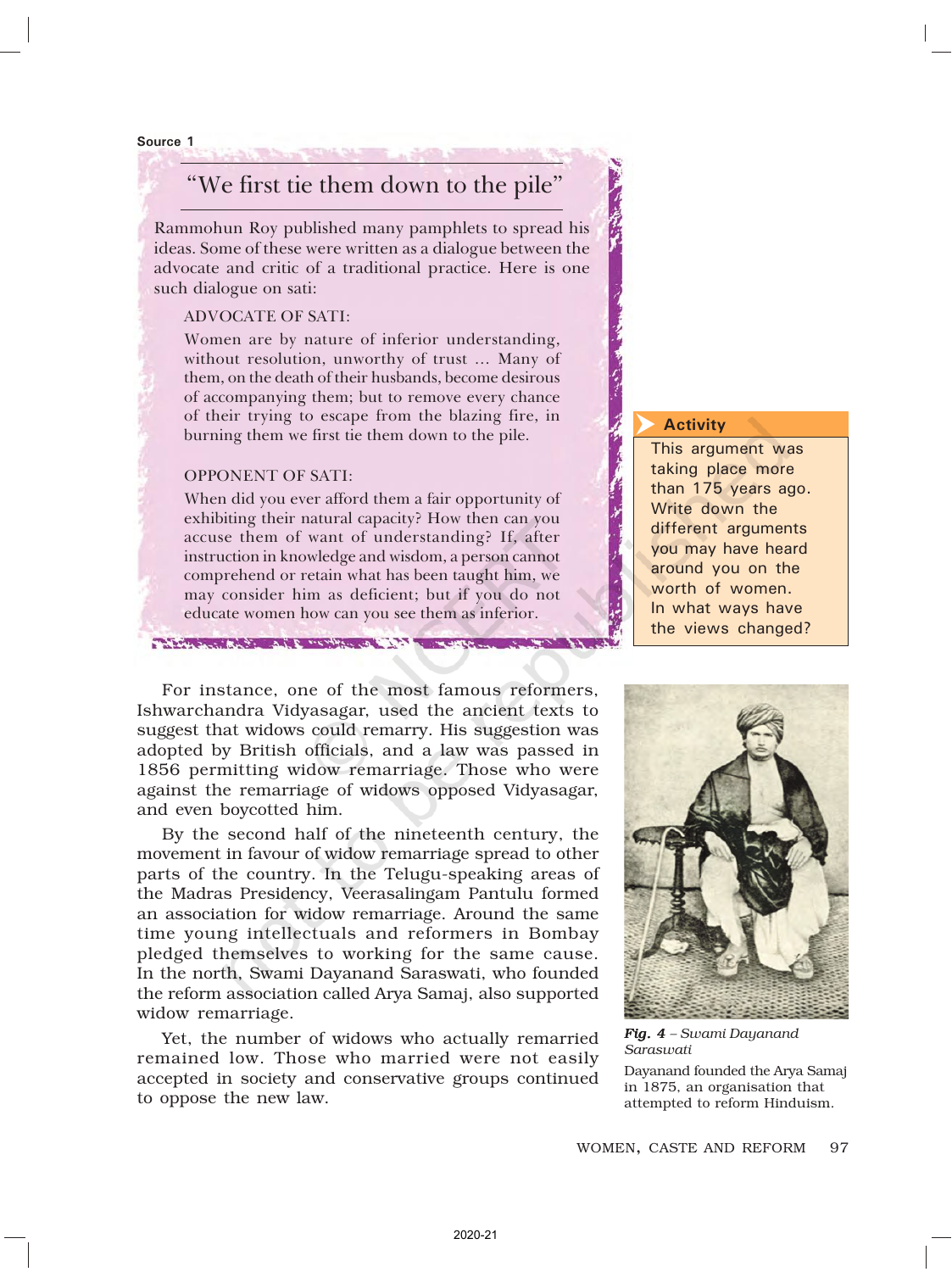

*Fig. 5 Ishwarchandra Vidyasagar*

#### *Fig. 6 – Students of Hindu Mahila Vidyalaya, 1875*

When girls' schools were first set up in the nineteenth century, it was generally believed that the curriculum for girls ought to be less taxing than that for boys. The Hindu Mahila Vidyalaya was one of the first institutions to provide girls with the kind of learning that was usual for boys at the time.

## Girls begin going to school

Many of the reformers felt that education for girls was necessary in order to improve the condition of women.

Vidyasagar in Calcutta and many other reformers in Bombay set up schools for girls. When the first schools were opened in the mid-nineteenth century, many people were afraid of them. They feared that schools would take girls away from home, prevent them from doing their domestic duties. Moreover, girls had to travel through public places in order to reach school. Many people felt that this would have a corrupting influence on them. They felt that girls should stay away from public spaces. Therefore, throughout the nineteenth century, most educated women were taught at home by liberal fathers or husbands. Sometimes women taught themselves. Do you remember what you read about Rashsundari Debi in your book *Social and Political Life* last year? She was one of those who secretly learned to read and write in the flickering light of candles at night.

In the latter part of the century, schools for girls were established by the Arya Samaj in Punjab, and Jyotirao Phule in Maharashtra.

In aristocratic Muslim households in North India, women learnt to read the Koran in Arabic. They were taught by women who came home to teach. Some reformers such as Mumtaz Ali reinterpreted verses from the Koran to argue for women's education. The first Urdu novels began to be written from the late nineteenth century. Amongst other things, these were meant to encourage women to read about religion and domestic management in a language they could understand.



### Women write about women

From the early twentieth century, Muslim women like the Begums of Bhopal played a notable role in promoting education among women. They founded a primary school for girls at Aligarh. Another remarkable woman, Begum Rokeya Sakhawat Hossain started schools for Muslim girls in Patna and Calcutta. She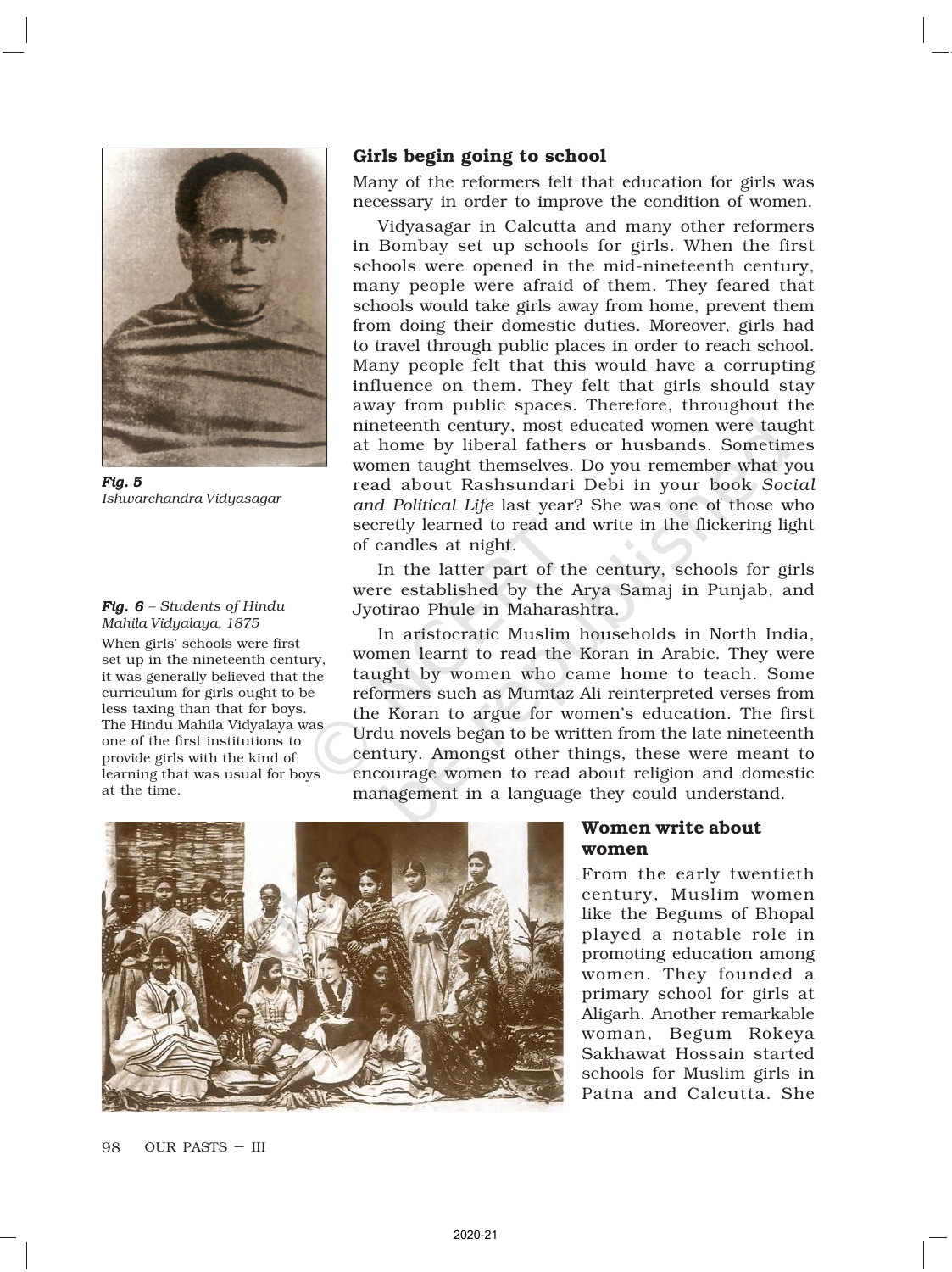was a fearless critic of conservative ideas, arguing that religious leaders of every faith accorded an inferior place to women.

By the 1880s, Indian women began to enter universities. Some of them trained to be doctors, some became teachers. Many women began to write and publish their critical views on the place of women in society. Tarabai Shinde, a woman educated at home at Poona, published a book, *Stripurushtulna,* (A Comparison between Women and Men), criticising the social differences between men and women.



*Fig. 7 Pandita Ramabai*

Pandita Ramabai, a great scholar of Sanskrit, felt that Hinduism was oppressive towards women, and wrote a book about the miserable lives of upper-caste Hindu women. She founded a widows' home at Poona to provide shelter to widows who had been treated badly by their husbands' relatives. Here women were trained so that they could support themselves economically.

Needless to say, all this more than alarmed the orthodox. For instance, many Hindu nationalists

felt that Hindu women were adopting Western ways and that this would corrupt Hindu culture and erode family values. Orthodox Muslims were also worried about the impact of these changes.

As you can see, by the end of the nineteenth century, women themselves were actively working for reform. They wrote books, edited magazines, founded schools and training centres, and set up women's associations. From the early twentieth century, they formed political pressure groups to push through laws for female suffrage (the right to vote) and better health care and education for women. Some of them joined various kinds of nationalist and socialist movements from the 1920s.

In the twentieth century, leaders such as Jawaharlal Nehru and Subhas Chandra Bose lent their support to demands for greater equality and freedom for women. Nationalist leaders promised that there would be full suffrage for all men and women after Independence. However, till then they asked women to concentrate on the anti-British struggles.

Once a woman's husband has died...

Source 2

In her book, Stripurushtulna, Tarabai Shinde wrote:

Isn't a woman's life as dear to her as yours is to you? It's as if women are meant to be made of something different from men altogether, made from dust from earth or rock or rusted iron whereas you and your lives are made from the purest gold. … You're asking me what I mean. I mean once a woman's husband has died, … what's in store for her? The barber comes to shave all the curls and hair off her head, just to cool your eyes. … She is shut out from going to weddings, receptions and other auspicious occasions that married women go to. And why all these restrictions? Because her husband has died. She is unlucky: ill fate is written on her forehead. Her face is not to be seen, it's a bad omen.

Tarabai Shinde, Stripurushtulna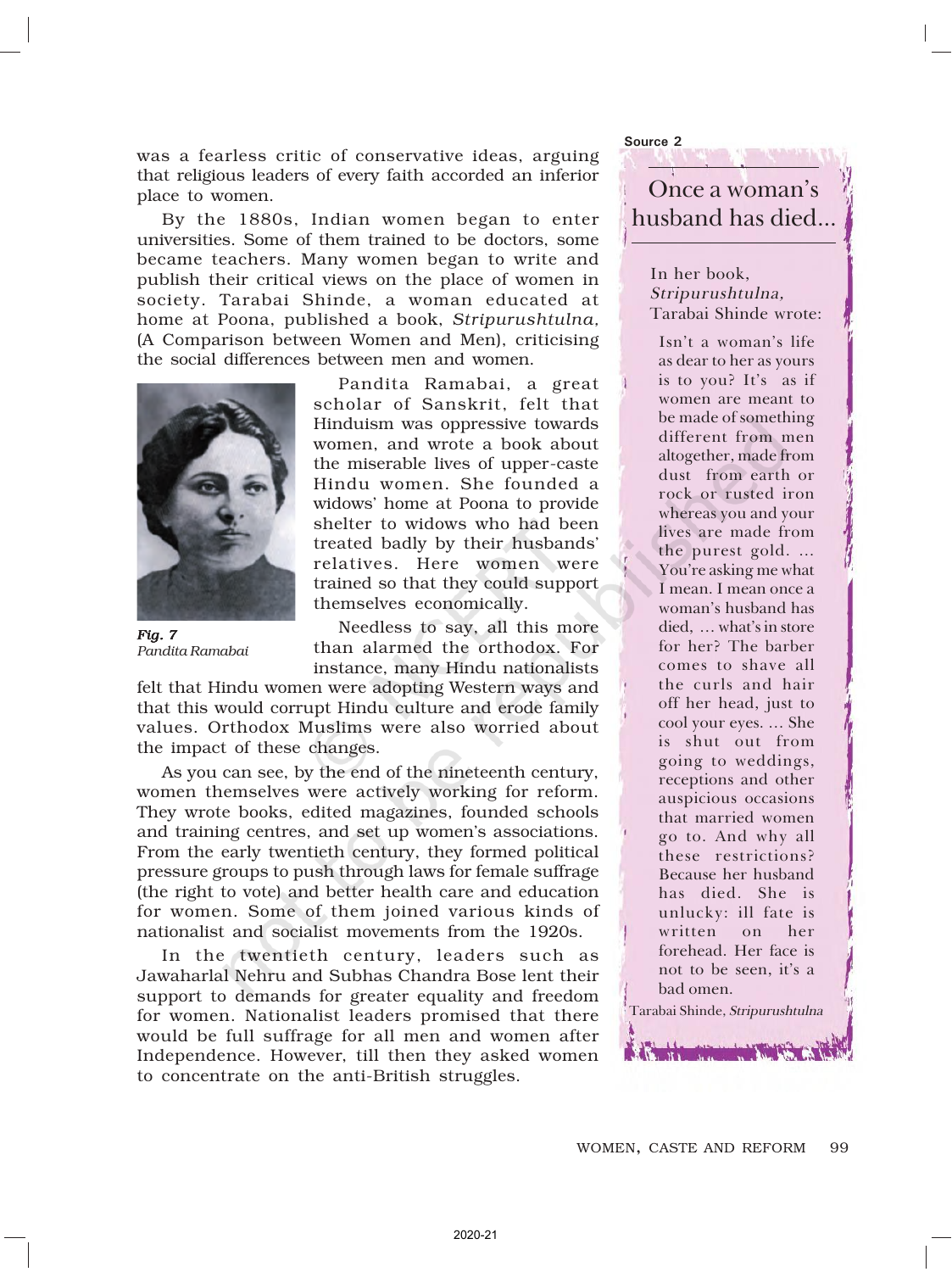### Law against child marriage



With the growth of women's organisations and writings on these issues, the momentum for reform gained strength. People challenged another established custom – that of child marriage. There were a number of Indian legislators in the Central Legislative Assembly who fought to make a law preventing child marriage. In 1929 the Child Marriage Restraint Act was passed without the kind of bitter debates and struggles that earlier laws had seen. According to the Act no man below the age of 18 and woman below the age of 16 could marry. Subsequently these limits were raised to 21 for men and 18 for women.

*Fig. 8 – Bride at the age of eight*

This is a picture of a child bride at the beginning of the twentieth century. Did you know that even today over 20 per cent of girls in India are married below the age of 18?

## Caste and Social Reform

Some of the social reformers we have been discussing also criticised caste inequalities. Rammohun Roy translated an old Buddhist text that was critical of caste. The Prarthana Samaj adhered to the tradition of Bhakti that believed in spiritual equality of all castes. In Bombay, the Paramhans Mandali was founded in 1840 to work for the abolition of caste. Many of these reformers and members of reform associations were people of upper castes. Often, in secret meetings, these reformers would violate caste taboos on food and touch, in an effort to get rid of the hold of caste prejudice in their lives.

There were also others who questioned the injustices of the caste social order. During the course of the nineteenth century, Christian missionaries began setting up schools for tribal groups and "lower"-caste children. These children were thus equipped with some resources to make their way into a changing world.

At the same time, the poor began leaving their villages to look for jobs that were opening up in the cities. There was work in the factories that were coming up, and jobs in municipalities. You have read about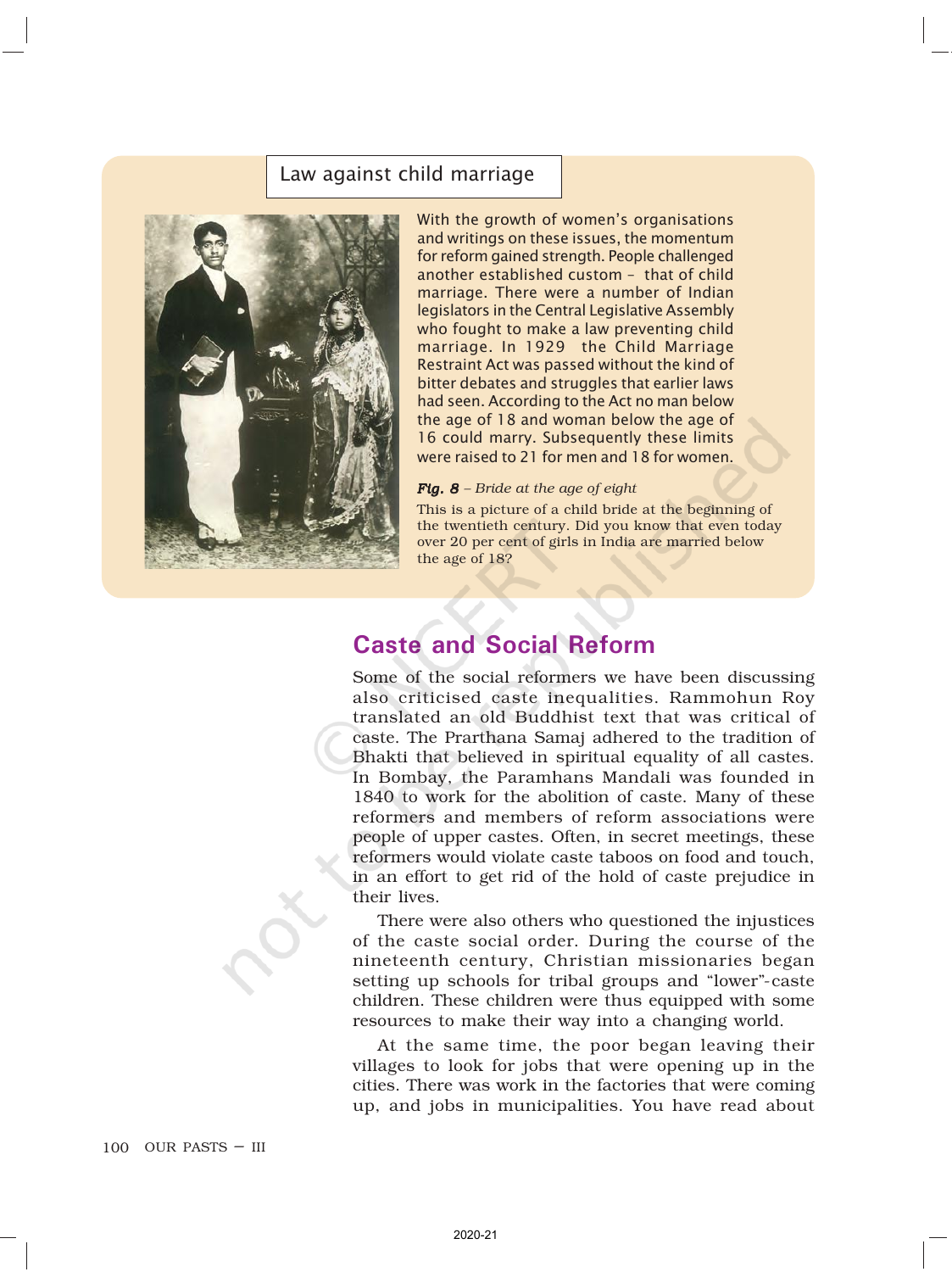the expansion of cities in Chapter 6. Think of the new demands of labour this created. Drains had to be dug, roads laid, buildings constructed, and cities cleaned. This required coolies, diggers, carriers, bricklayers, sewage cleaners, sweepers, palanquin bearers, rickshaw pullers. Where did this labour come from? The poor from the villages and small towns, many of them from low castes,



began moving to the cities where there was a new demand for labour. Some also went to work in plantations in Assam, Mauritius, Trinidad and Indonesia. Work in the new locations was often very hard. But the poor, the people from low castes, saw this as an opportunity to get away from the oppressive hold that upper-caste landowners exercised over their lives and the daily humiliation they suffered.

*Fig. 9 – A coolie ship, nineteenth century* This coolie ship – named *John Allen* – carried many Indian labourers to Mauritius where they did a variety of forms of hard labour. Most of these labourers were from low castes.



## Who could produce shoes?

Leatherworkers have been traditionally held in contempt since they work with dead animals which are seen as dirty and polluting. During the First World War, however, there was a huge demand for shoes for the armies. Caste prejudice against leather work meant that only the traditional leather workers and shoemakers were ready to supply army shoes. So they could ask for high prices and gain impressive profits.

### Fig. 10 - Madigas making shoes, nineteenth-century *Andhra Pradesh*

Madigas were an important untouchable caste of present-day Andhra Pradesh. They were experts at cleaning hides, tanning them for use, and sewing sandals.

There were other jobs too. The army, for instance, offered opportunities. A number of Mahar people, who were regarded as untouchable, found jobs in the Mahar Regiment. The father of B.R. Ambedkar, the leader of the Dalit movement, taught at an army school.

WOMEN, CASTE AND REFORM 101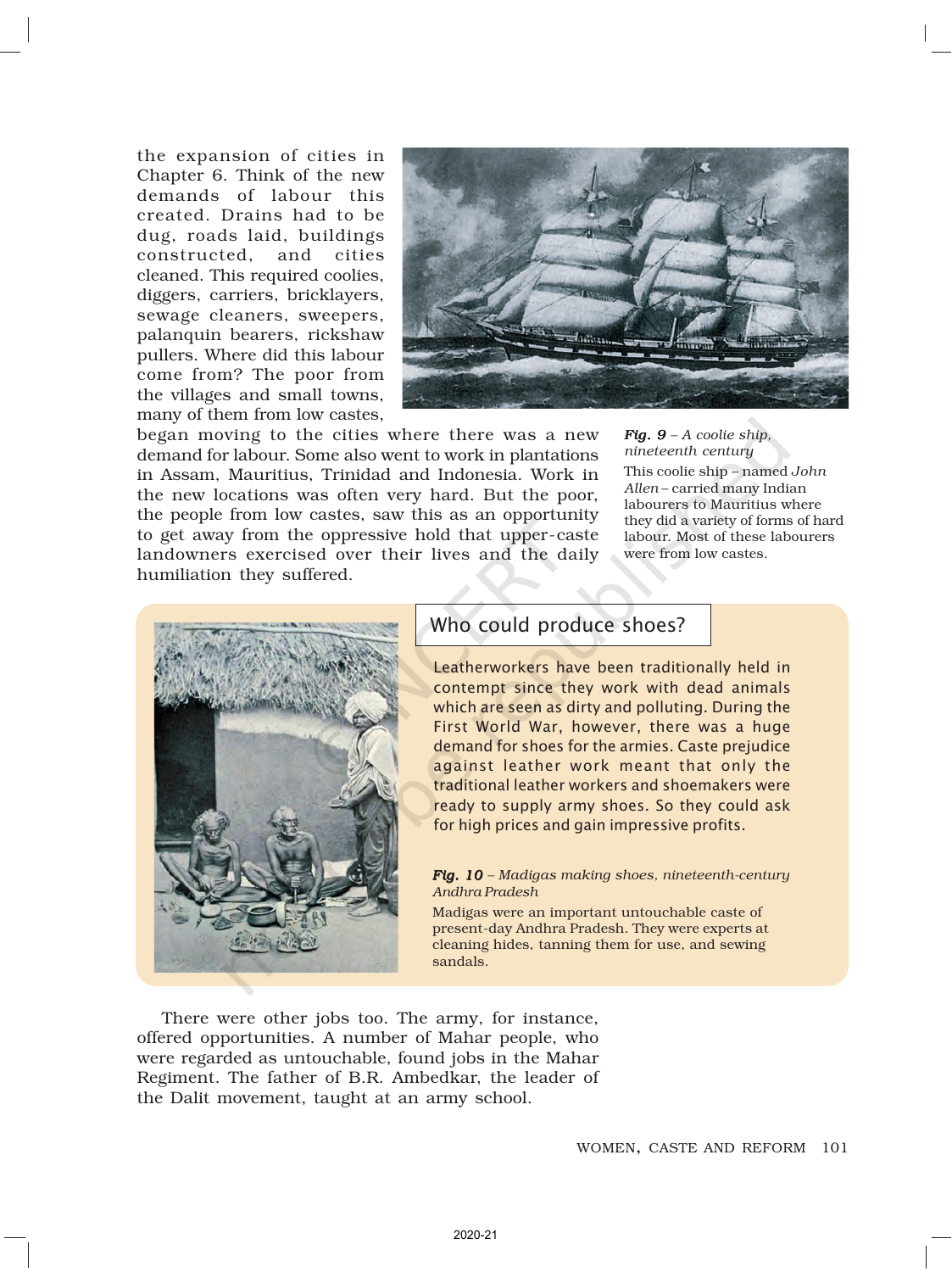## No place inside the classroom

In the Bombay Presidency, as late as 1829, untouchables were not allowed into even government schools. When some of them pressed hard for that right, they were allowed to sit on the veranda outside the classroom and listen to the lessons, without "polluting" the room where upper-caste

#### Activity  $\overline{\blacktriangleright}$

- 1. Imagine that you are one of the students sitting in the school veranda and listening to the lessons. What kind of questions would be rising in your mind?
- 2. Some people thought this situation was better than the total lack of education for untouchable people. Would you agree with this view?





102 OUR PASTS – III



boys were taught. *Fig. 11 - Dublas of Gujarat carrying mangoes to the market.* Dublas laboured for upper-caste landowners, cultivating their fields, and working at a variety of odd jobs at the landlord's house.

## Demands for equality and justice

Gradually, by the second half of the nineteenth century, people from within the Non-Brahman castes began organising movements against caste discrimination, and demanded social equality and justice.

The Satnami movement in Central India was founded by Ghasidas who worked among the leatherworkers and organised a movement to improve their social status. In eastern Bengal, Haridas Thakur's Matua sect worked among Chandala cultivators. Haridas questioned Brahmanical texts that supported the caste system. In what is present-day Kerala, a guru from Ezhava caste, Shri Narayana Guru, proclaimed the ideals of unity for his people. He argued against treating people unequally on the basis of caste differences. According to him, all humankind belonged to the same caste. One of his



famous statements was: *"oru jati, oru matam, oru daivam manushyanu"* (one caste, one religion, one god for humankind).

All these sects were founded by leaders who came from Non-Brahman castes and worked amongst them. They tried to change those habits and practices which provoked the contempt of dominant castes. They tried to create a sense of self-esteem **Fig. 12** - Shri Narayana Guru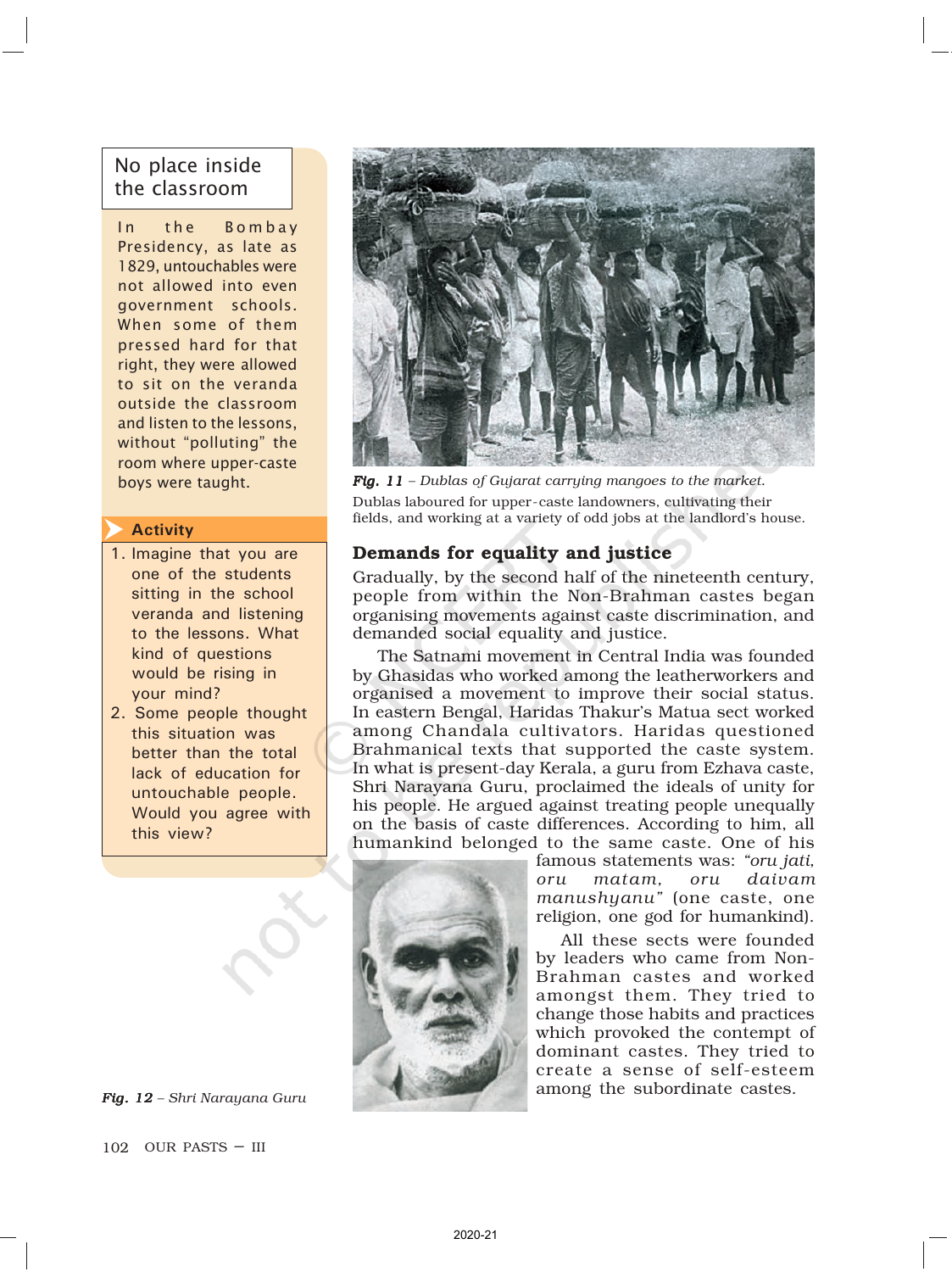## *Gulamgiri*

One of the most vocal amongst the "low-caste" leaders was Jyotirao Phule. Born in 1827, he studied in schools set up by Christian missionaries. On growing up he developed his own ideas about the injustices of caste society. He set out to attack the Brahmans' claim that they were superior to others, since they were Aryans. Phule argued that the Aryans were foreigners, who came from outside the subcontinent, and defeated and subjugated the true children of the country – those who had lived here from before the coming of the Aryans. As the Aryans established their dominance, they began looking at the defeated population as inferior, as lowcaste people. According to Phule, the "upper" castes had no right to their land and power: in reality, the land belonged to indigenous people, the so-called low castes.

Phule claimed that before Aryan rule there existed a golden age when warrior-peasants tilled the land and ruled the Maratha countryside in just and fair ways. He proposed that Shudras (labouring castes) and Ati Shudras (untouchables) should unite to challenge caste discrimination. The Satyashodhak Samaj, an association Phule founded, propagated caste equality.



*Fig. 13 – Jyotirao Phule*

### Source 3

## "Me here and you over there"

Phule was also critical of the anti-colonial nationalism that was preached by upper-caste leaders. He wrote:

The Brahmans have hidden away the sword of their religion which has cut the throat of the peoples' prosperity and now go about posing as great patriots of their country. They … give this advice to ... our Shudra, Muslim and Parsi youth that unless we put away all quarrelling amongst ourselves about the divisions between high and low in our country and come together, our ... country will never make any progress ... It will be unity to serve their purposes, and then it will be me here and you over there again.

Jyotiba Phule, The Cultivator's Whipcord

In 1873, Phule wrote a book named *Gulamgiri*, meaning slavery. Some ten years before this, the American Civil War had been fought, leading to the end of slavery in America. Phule dedicated his book to all

### **Activity**

 $\overline{\blacktriangleright}$ 

Carefully read Source 3. What do you think Jyotirao Phule meant by "me here and you over there again"?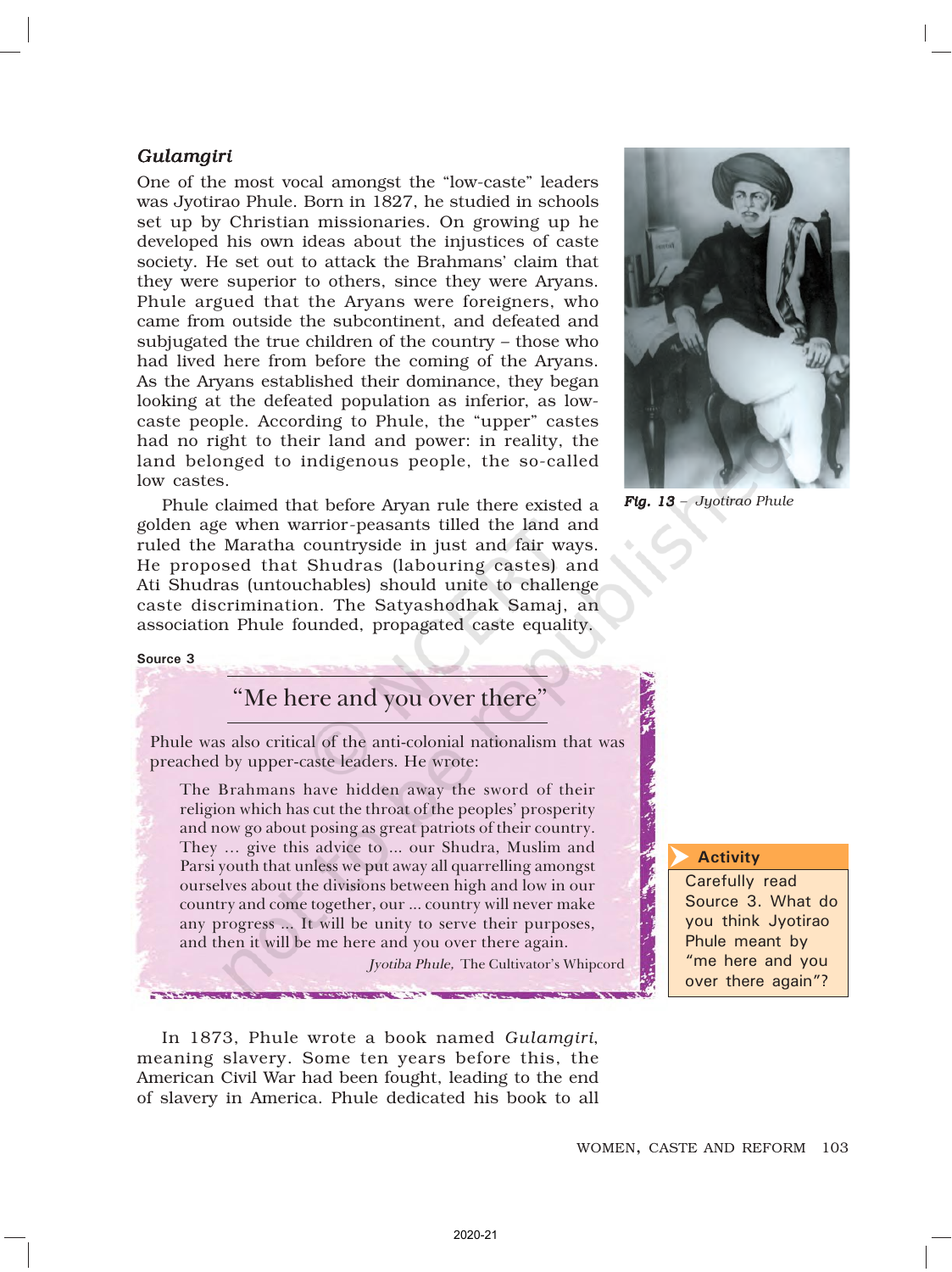Source 4

## "We are also human beings"

In 1927, Ambedkar said:

We now want to go to the Tank only to prove that like others, we are also human beings … Hindu society should be reorganised on two main principles – equality and absence of casteism.

Fig. 14 – The gateway to the *Madurai temple, drawn by Thomas Daniell, 1792*

"Untouchables" were not allowed anywhere near such gateways until the temple entry movement began.

those Americans who had fought to free slaves, thus establishing a link between the conditions of the "lower" castes in India and the black slaves in America.

As this example shows, Phule extended his criticism of the caste system to argue against all forms of inequality. He was concerned about the plight of "upper"-caste women, the miseries of the labourer, and the humiliation of the "low" castes. This movement for caste reform was continued in the twentieth century by other great dalit leaders like Dr B.R. Ambedkar in western India and E.V. Ramaswamy Naicker in the south.

### Who could enter temples?

Ambedkar was born into a Mahar family. As a child he experienced what caste prejudice meant in everyday life. In school he was forced to sit outside the classroom on the ground, and was not allowed to drink water from taps that upper -caste children used. After finishing school, he got a fellowship to go to the US for higher studies. On his return to India in 1919, he wrote extensively about "upper"-caste power in contemporary society.

> In 1927, Ambedkar started a temple entry movement, in which his Mahar caste followers participated. Brahman priests were outraged when the Dalits used water from the temple tank.

Ambedkar led three such movements for temple entry between 1927 and 1935. His aim was to make everyone see the power of caste prejudices within society.

104 OUR PASTS – III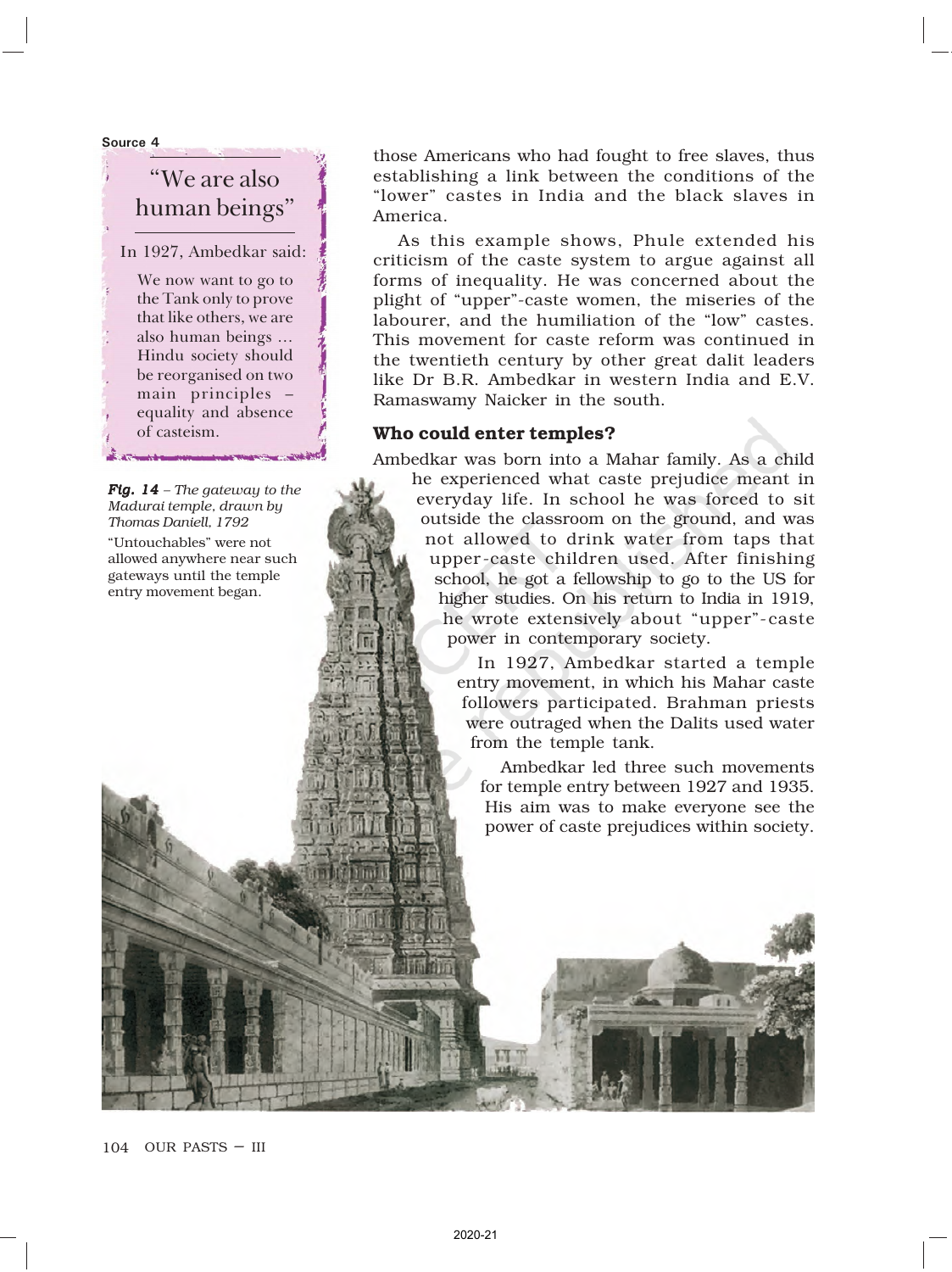### The Non-Brahman movement

In the early twentieth century, the non-Brahman movement started. The initiative came from those non-Brahman castes that had acquired access to education, wealth and influence. They argued that Brahmans were heirs of Aryan invaders from the north who had conquered southern lands from the original inhabitants of the region – the indigenous Dravidian races. They also challenged Brahmanical claims to power.

E.V. Ramaswamy Naicker, or Periyar, as he was called, came from a middle-class family. Interestingly, he had been an ascetic in his early life and had studied Sanskrit scriptures carefully. Later, he became a member of the Congress, only to leave it in disgust when he found that at a feast organised by nationalists, seating arrangements followed caste distinctions – that is, the lower castes were made to sit at a distance from the upper castes. Convinced that untouchables had to fight for their dignity, Periyar founded the Self Respect Movement. He argued that untouchables were the true upholders of an original Tamil and Dravidian culture which had been subjugated by Brahmans. He felt that all religious authorities saw social divisions and inequality as God-given. Untouchables had to free themselves, therefore, from all religions in order to achieve social equality.

Periyar was an outspoken critic of Hindu scriptures, especially the Codes of Manu, the ancient lawgiver, and the *Bhagavad Gita* and the *Ramayana.* He said that these texts had been used to establish the authority of Brahmans over lower castes and the domination of men over women.

These assertions did not go unchallenged. The forceful speeches, writings and movements of lowercaste leaders did lead to rethinking and some selfcriticism among upper-caste nationalist leaders. But orthodox Hindu society also reacted by founding Sanatan Dharma Sabhas and the Bharat Dharma Mahamandal in the north, and associations like the Brahman Sabha in Bengal. The object of these associations was to uphold caste distinctions as a cornerstone of Hinduism, and show how this was sanctified by scriptures. Debates and struggles over caste continued beyond the colonial period and are still going on in our own times.



*Fig. 15 – E.V. Ramaswamy Naicker (Periyar)*

### Source 5

## Periyar on women

#### Periyar wrote:

Only with the arrival of words such as Thara Mukurtham our women had become puppets in the hands of their husbands … we ended up with such fathers who advise their daughters ... that they had been gifted away to their husbands and they belong to their husband's place. This is the … result of our association with Sanskrit.

> Periyar, cited in Periyar Chintahnaikal

> > **CAUC COMMANDER**

#### **Activity**  $\overline{\blacktriangleright}$

Why does caste remain such a controversial issue today? What do you think was the most important movement against caste in colonial times?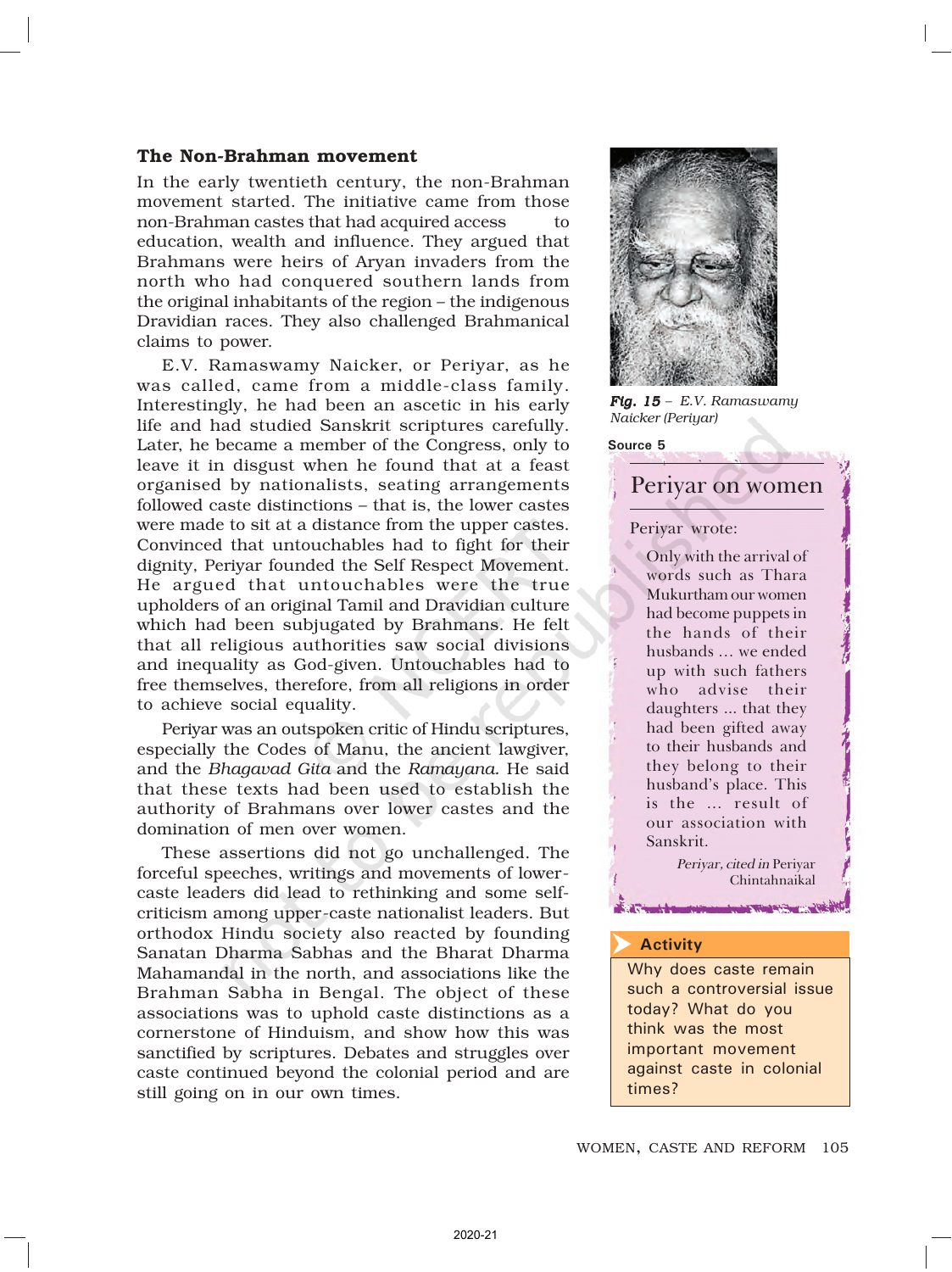

*Fig. 16 - Keshub Chunder Sen – one of the main leaders of the Brahmo Samaj*

## Organising for reform

### The Brahmo Samaj

The Brahmo Samaj, formed in 1830, prohibited all forms of idolatry and sacrifice, believed in the Upanishads, and forbade its members from criticising other religious practices. It critically drew upon the ideals of religions – especially of Hinduism and Christianity – looking at their negative and positive dimensions.

### Derozio and Young Bengal

Henry Louis Vivian Derozio, a teacher at Hindu College, Calcutta, in the 1820s, promoted radical ideas and encouraged his pupils to question all authority. Referred to as the Young Bengal Movement, his students attacked tradition and custom, demanded education for women and campaigned for the freedom of thought and expression.





*Fig. 18 Fig. 18 Swami Vivekananda*

### The Ramakrishna Mission and Swami Vivekananda

Named after Ramakrishna Paramhansa, Swami Vivekananda's guru, the Ramakrishna Mission stressed the ideal of salvation through social service and selfless action.

Swami Vivekananda (1863-1902), whose original name was Narendra Nath Dutta, combined the simple teachings of Sri Ramakrishna with his well founded modern outlook and spread them all over the world. After hearing him in the World Parliament of Religions at Chicago in 1893, the New York Herald reported, "We feel how foolish it is to send missionaries to this learned nation". Indeed, Swami Vivekananda was the first Indian in modern times, who re-established the spiritual pre-eminence of the Vedanta philosophy on a global scale. But his mission was not simply to talk of religion. He was extremely pained at the poverty and the misery of his

country men. He firmly believed that any reform could become successful only by uplifting the condition of the masses. Therefore, his clarion call to the people of India was to rise above the narrow confines of their 'religion of the kitchen' and come together in the service of the nation. By sending out this call he made a signal contribution to the nascent nationalism of India. His sense of nationalism was, however, not narrow in its conception. He was convinced that many of the problems facing the mankind could only be overcome if the nations of the world come together on an equal footing. Therefore, his exhortation to the youth was to unite on the basis of a common spiritual heritage. In this exhortation he became truly 'the symbol of a new spirit and a source of strength for the future'.

### The Prarthana Samaj

Established in 1867 at Bombay, the Prarthana Samaj sought to remove caste restrictions, abolish child marriage, encourage the education of women, and end the ban on widow remarriage. Its religious meetings drew upon Hindu, Buddhist and Christian texts.

### The Veda Samaj

Established in Madras (Chennai) in 1864, the Veda Samaj was inspired by the Brahmo Samaj. It worked to abolish caste distinctions and promote widow remarriage and women's education. Its members believed in one God. They condemned the superstitions and rituals of orthodox Hinduism.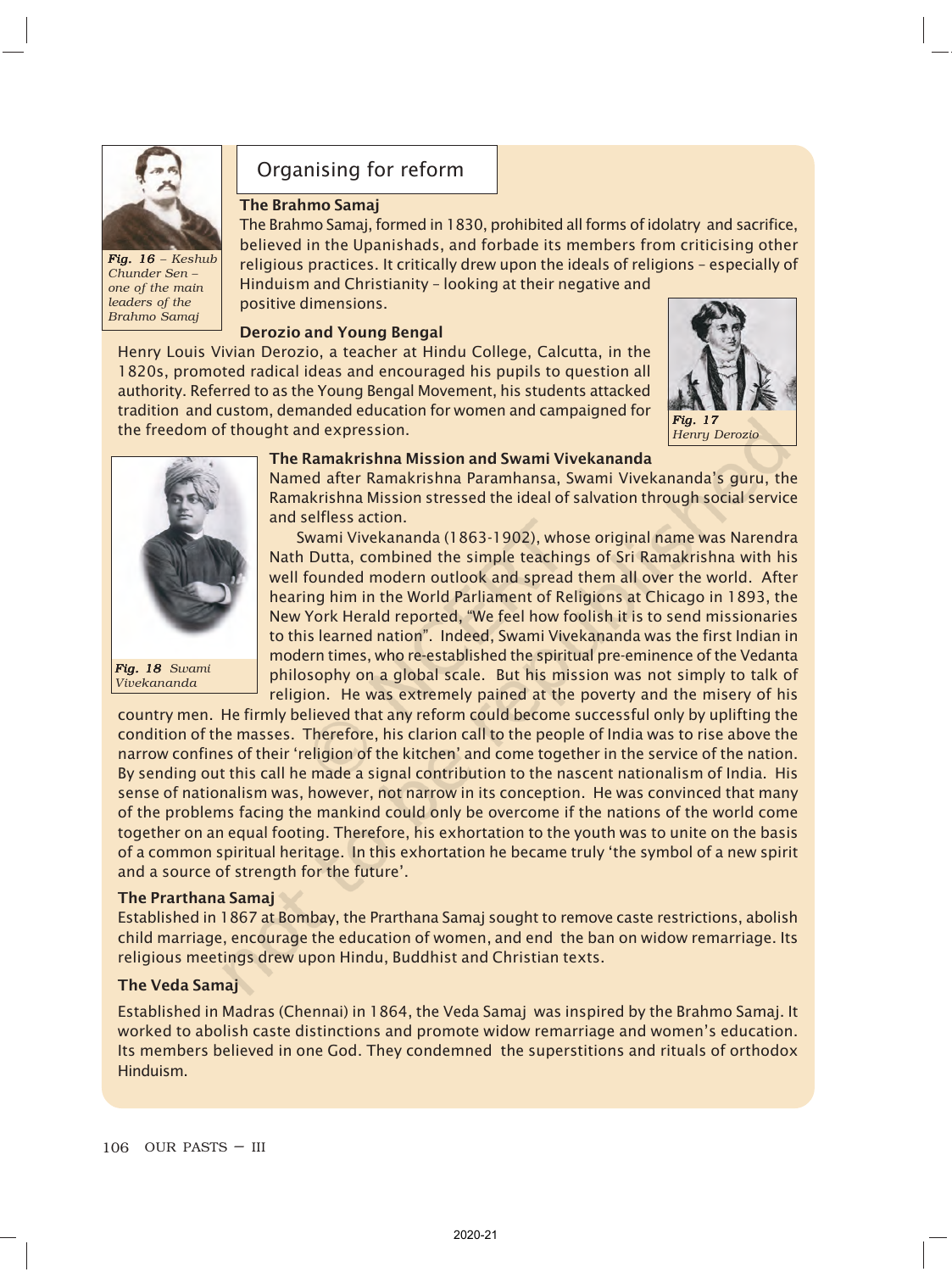### The Aligarh Movement

The Mohammedan Anglo-Oriental College, founded by Sayyid Ahmed Khan in 1875 at Aligarh, later became the Aligarh Muslim University. The institution offered modern education, including Western science, to Muslims. The Aligarh Movement, as it was known, had an enormous impact in the area of educational reform.

### The Singh Sabha Movement

Reform organisations of the Sikhs, the first Singh Sabhas were formed at Amritsar in 1873 and at Lahore in 1879. The Sabhas sought to rid Sikhism of superstitions, caste distinctions and practices seen by them as non-Sikh. They promoted education among the Sikhs, often combining modern instruction with Sikh teachings.



*Sayyid Ahmed Khan*



Fig. 20 - Khalsa College, Amritsar, established in 1892 by the *leaders of the Singh Sabha movement*

### **ELSEWHERE**

## Black slaves and white planters

You have read about how Jyotirao Phule established a connection in his book Gulamgiri between caste oppression and the practice of slavery in America. What was this system of slavery?

From the time that European explorers and traders landed in Africa in the seventeenth century, a trade in slaves began. Black people were captured and brought from Africa to America, sold to white planters, and made to work on cotton and other plantations – most of them in the southern United States. In the plantations they had to work long hours, typically from dawn to dusk, punished for "inefficient work", and whipped and tortured.



*Fig. 21 - Slave Sale, South Carolina, USA, 1856*

Here you see potential buyers examining African slaves at an auction.

Many people, white and black, opposed slavery through organised protest. In doing so, they invoked the spirit of the American Revolution of 1776, exhorting: "See your Declaration, Americans! Do you understand your own language?" In his moving Gettysburg Address, Abraham Lincoln held that those who had fought slavery had done so for the cause of democracy. He urged the people to strive for racial equality so that "government of the people, by the people, for the people, shall not perish from the earth".